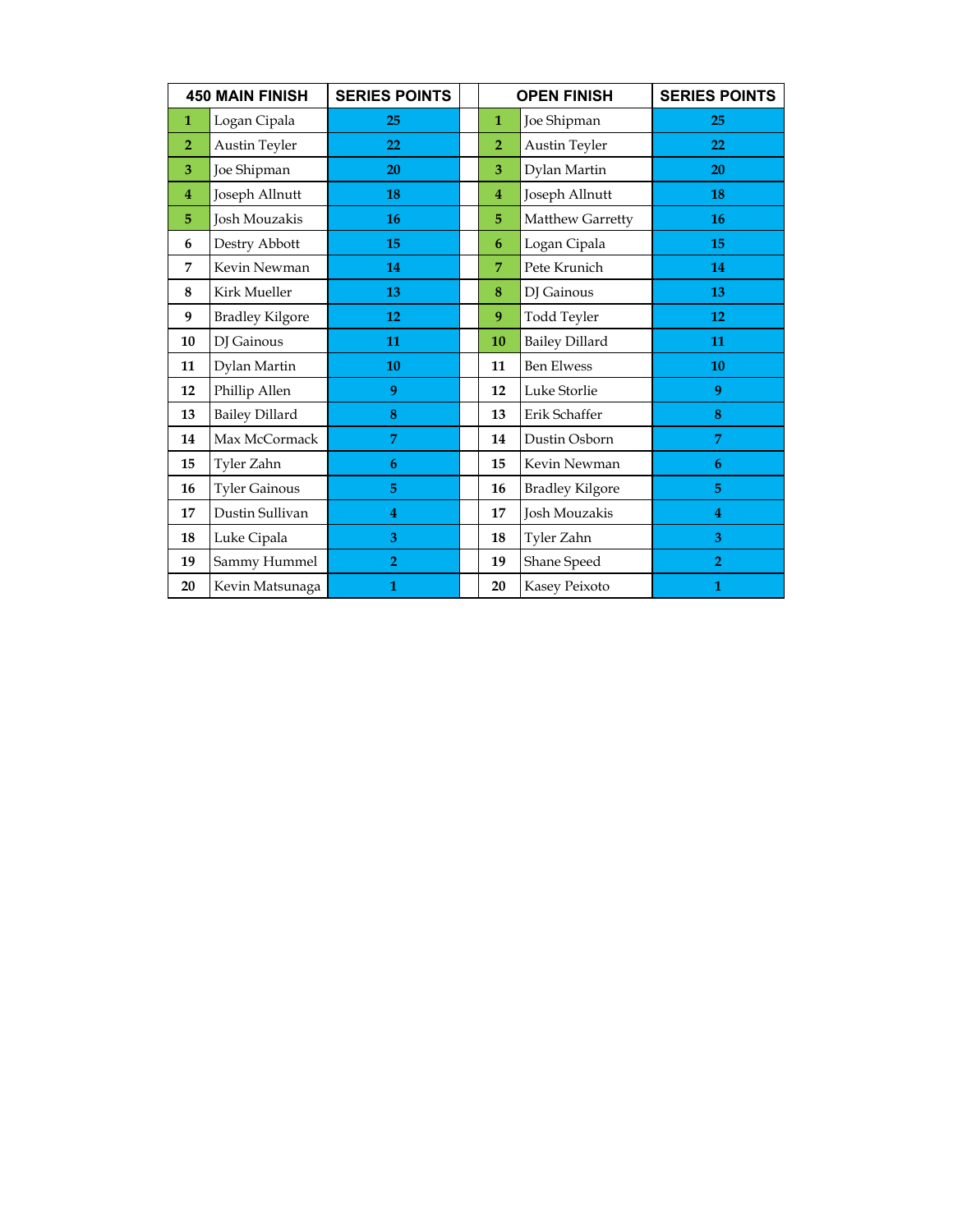|                | Open Class     |                | First Run | Second Run | <b>Best Run</b> |
|----------------|----------------|----------------|-----------|------------|-----------------|
|                |                |                |           |            |                 |
| $\mathbf 1$    | Joe            | Shipman        | 15.69     | 14.52      | 14.52           |
| 2              | Austin         | Teyler         | 15.54     | 16.97      | 15.54           |
| 3              | Dylan          | Martin         | 18.24     | 17.52      | 17.52           |
| 4              | Joseph         | Allnutt        | 17.80     | 384 ft     | 17.80           |
| 5              | Matthew        | Garretty       | 20.86     | 18.34      | 18.34           |
| 6              | Logan          | Cipala         | 18.71     | 381 ft     | 18.71           |
| $\overline{7}$ | Pete           | Krunich        | 20.99     | 19.15      | 19.15           |
| 8              | DJ             | Gainous        | 22.96     | 19.23      | 19.23           |
| 9              | Todd           | Teyler         | 540 ft    | 19.31      | 19.31           |
| 10             | <b>Bailey</b>  | <b>Dillard</b> | 19.87     | 19.33      | 19.33           |
| 11             | Benjamin       | <b>Elwess</b>  | 582 ft    | 19.48      | 19.48           |
| 12             | Luke           | Storlie        | 279.00    | 21.16      | 21.16           |
| 13             | Erik           | Schaffer       | 21.36     | 543 ft     | 21.36           |
| 14             | Dustin         | Osborn         | 21.51     | 330 ft     | 21.51           |
| 15             | Kevin          | Newman         | 22.53     | 412 ft     | 22.53           |
| 16             | <b>Bradley</b> | Killgore       | 22.85     | 246 ft     | 22.85           |
| 17             | Joshua         | Mouzakis       | 23.58     | 432 ft     | 23.58           |
| 18             | Tyler          | Zahn           | 276 ft    | 23.61      | 23.61           |
| 19             | Shane          | Speed          | 23.68     | 516 ft     | 23.68           |
| 20             | Kasey          | Peixoto        | 578 ft    | 483 ft     | 578 ft          |
| 21             | Luke           | Cipala         | 528 ft    | 249 ft     | 528 ft          |
| 22             | <b>Kirk</b>    | Mueller        | 291 ft    | 483 ft     | 483 ft          |
| 23             | Ed             | Kelly          | 456 ft    | 279 ft     | 456 ft          |
| 24             | Troy           | Doyle          | 354 ft    | 240 ft     | 354 ft          |
| 25             | Lou            | Narvaez        | 330 ft    |            | 330 ft          |
| 26             | Sammy          | Hummel         | 327 ft    |            | 327 ft          |
| 27             | Scott          | Morey          | 270 ft    |            | 270 ft          |
| 28             | Jacob          | Davis          | 243 ft    |            | 243 ft          |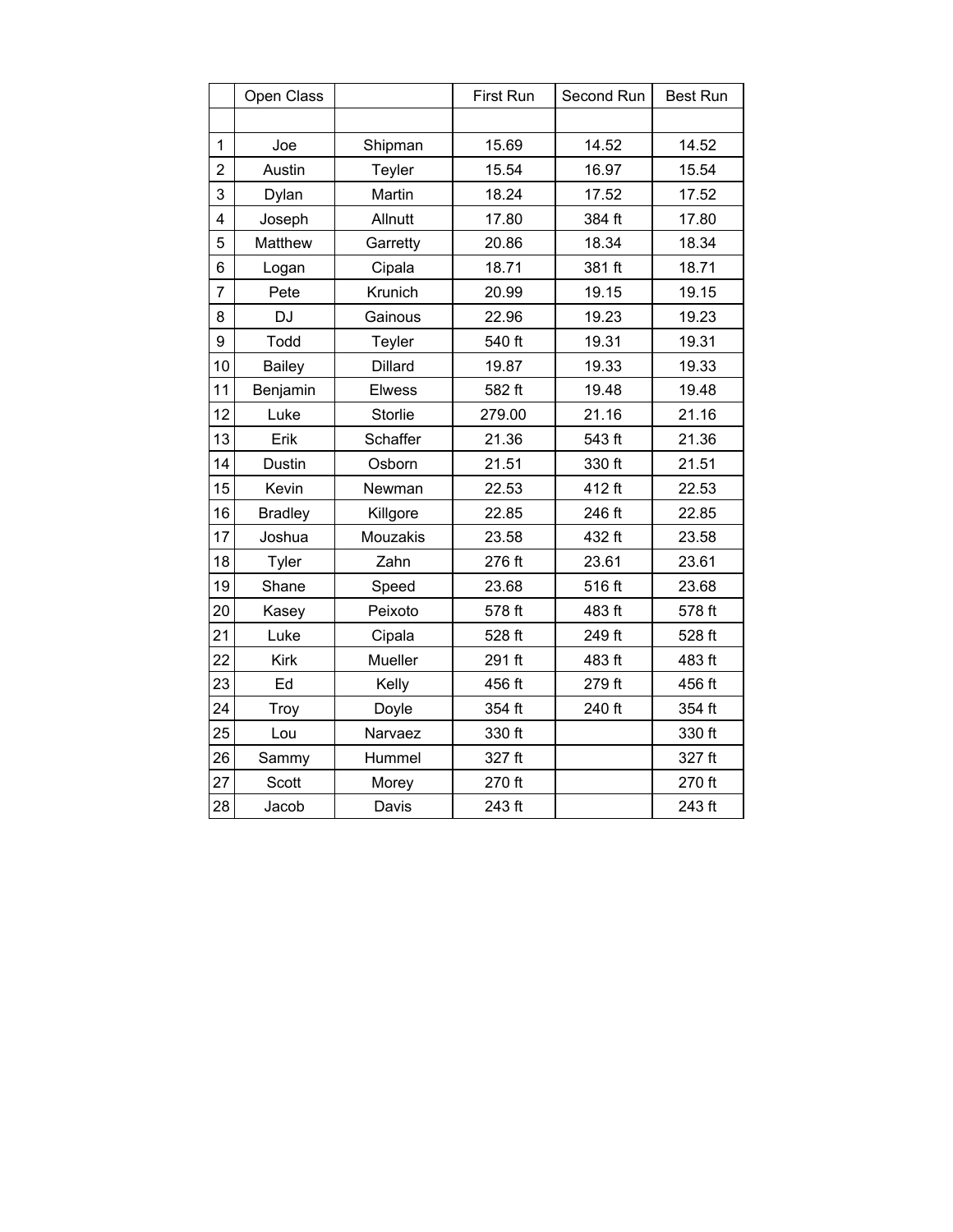|                | 450 Qualifier  |                  | <b>First Run</b> | Second Run | <b>Best Run</b> |
|----------------|----------------|------------------|------------------|------------|-----------------|
|                |                |                  |                  |            |                 |
| 1              | Logan          | Cipala           | 15.82            | 14.01      | 14.01           |
| $\overline{2}$ | Austin         | Teyler           | 15.13            | 14.09      | 14.09           |
| 3              | Joe            | Shipman          | 15.49            | 14.54      | 14.54           |
| 4              | Joseph         | Allnutt          | 14.98            | 14.92      | 14.92           |
| 5              | Josh           | Mouzakis         | 16.28            | 15.32      | 15.32           |
| 6              | Destry         | Abbott           | 16.02            | 15.38      | 15.38           |
| 7              | <b>Bradley</b> | Killgore         | 17.15            | 15.40      | 15.40           |
| 8              | Dustin         | Sullivan         | 17.26            | 15.44      | 15.44           |
| 9              | Kevin          | Newman           | 16.65            | 15.78      | 15.78           |
| 10             | <b>Kirk</b>    | Mueller          | 16.8             | 15.83      | 15.83           |
| 11             | Luke           | Cipala           | 18.24            | 15.89      | 15.89           |
| 12             | Sammy          | Hummel           | 15.98            | 519 ft     | 15.98           |
| 13             | Dj             | Gainous          | 16.16            | 16.15      | 16.15           |
| 14             | Kevin          | Matsunaga        | 18.79            | 16.23      | 16.23           |
| 15             | Dylan          | Martin           | 16.25            | 16.87      | 16.25           |
| 16             | Phillip        | Allen            | 16.32            | 16.82      | 16.32           |
| 17             | Kasey          | Peixoto          | 17.65            | 16.33      | 16.33           |
| 18             | Mike           | Norton           | 17.88            | 16.49      | 16.49           |
| 19             | <b>Bailey</b>  | <b>Dillard</b>   | 20.23            | 16.49      | 16.49           |
| 20             | Pete           | Krunich          | 16.58            | 16.73      | 16.58           |
| 21             | Maxwell        | <b>McCormack</b> | 20.24            | 17.10      | 17.10           |
| 22             | Tyler          | Zahn             | 156'             | 17.11      | 17.11           |
| 23             | David          | Aguirre          | 17.32            | 17.80      | 17.32           |
| 24             | Mark           | Robello II       | 20.68            | 17.43      | 17.43           |
| 25             | Tyler          | Gainous          | 18.76            | 17.50      | 17.50           |
| 26             | Benjamin       | <b>Elwess</b>    | 17.59            | 17.65      | 17.59           |
| 27             | Joshua         | Rogers           | 19.47            | 17.64      | 17.64           |
| 28             | Joe            | Maples           | 19.23            | 17.69      | 17.69           |
| 29             | Shane          | Speed            | 19.37            | 17.93      | 17.93           |
| 30             | Daniel         | Ludtke           | 19.62            | 18.18      | 18.18           |
| 31             | Ron            | Lohman           | 18.85            | 18.32      | 18.32           |
| 32             | Luke           | Storlie          | 18.88            | 18.38      | 18.38           |
| 33             | <b>Brad</b>    | Larson           | 19.43            | 19.04      | 19.04           |
| 34             | Jacob          | Davis            |                  | 19.25      | 19.25           |
| 35             | Lucas          | Farmer           | 357 ft           | 20.02      | 20.02           |
| 36             | Lou            | Narvaez          | 26.33            | 25.06      | 25.06           |
| 37             | Troy           | Doyle            | 25.82            |            | 25.82           |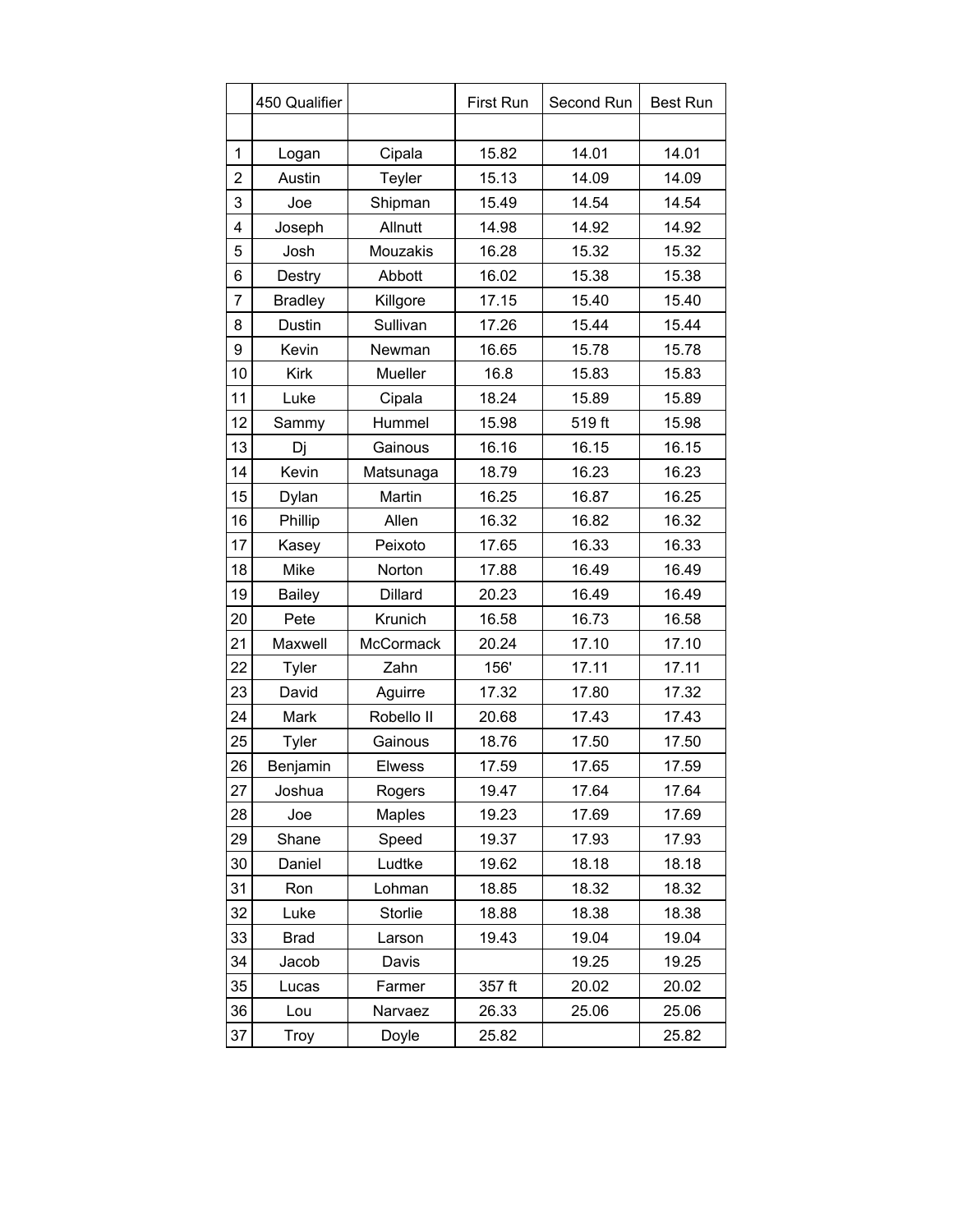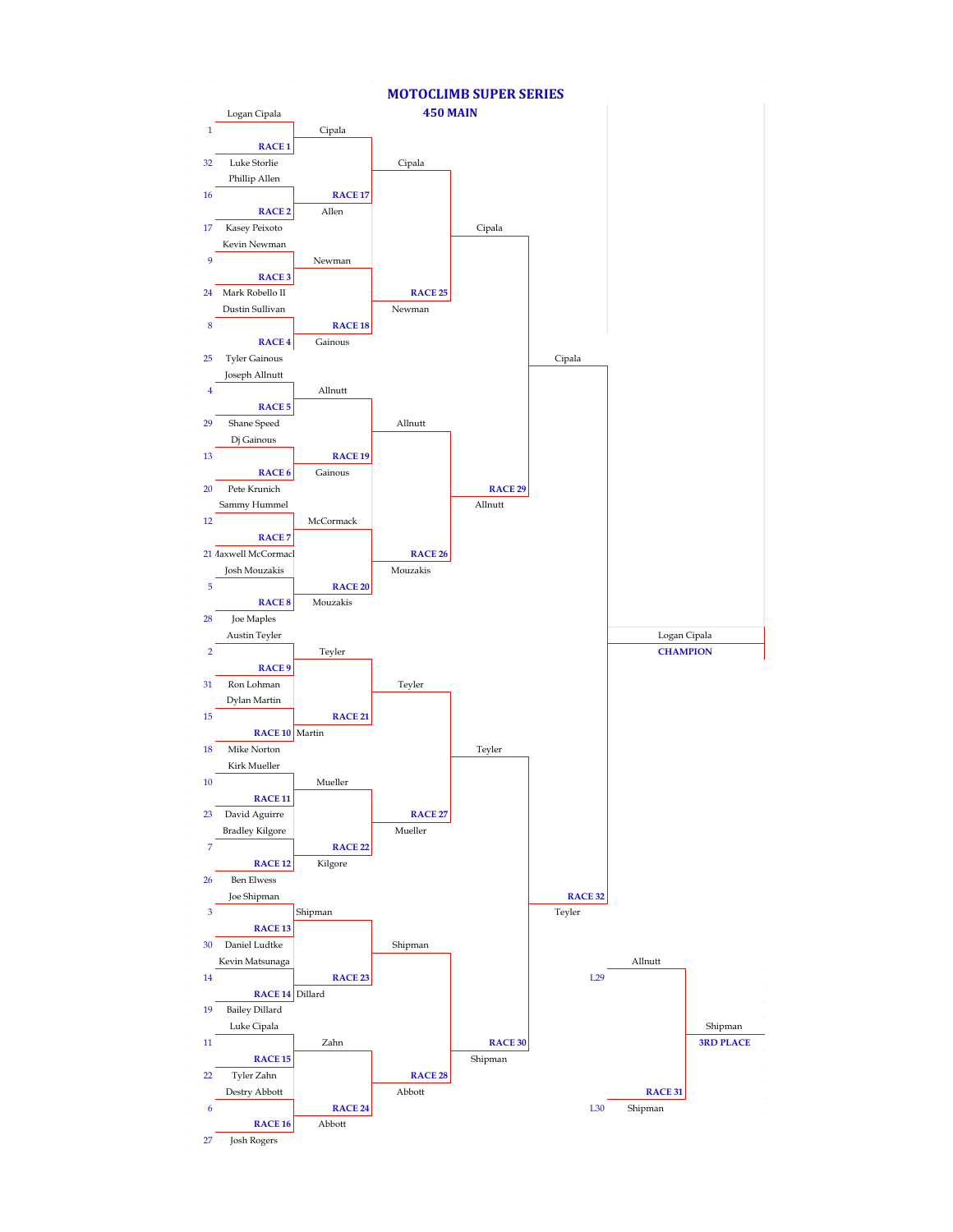|                         | 700 Class     |               | First Run | Second Run | Best Run |
|-------------------------|---------------|---------------|-----------|------------|----------|
|                         |               |               |           |            |          |
| $\mathbf{1}$            | Joe           | Shipman       | 16.03     | 16.53      | 16.03    |
| $\overline{2}$          | Logan         | Cipala        | 18.75     | 287 ft     | 18.75    |
| 3                       | Austin        | Teyler        | 444 ft    | 19.32      | 19.32    |
| $\overline{\mathbf{4}}$ | Joseph        | Allnutt       | 22.56     | 20.86      | 20.86    |
| 5                       | Erik          | Schaffer      | 26.00     | 20.95      | 20.95    |
| 6                       | Dylan         | Martin        | 22.25     | 21.14      | 21.14    |
| $\overline{7}$          | Kevin         | Newman        | 21.57     | 26.09      | 21.57    |
| 8                       | Matt          | Gaspar        | 24.31     | 22.28      | 22.28    |
| 9                       | Josh          | Mouzakis      | 23.39     | 22.56      | 22.56    |
| 10                      | <b>Bailey</b> | Dillard       | 34.27     | 22.74      | 22.74    |
| 11                      | Pete          | Krunich       | 23.03     | 25.71      | 23.03    |
| 12                      | Kirk          | Mueller       | 323 ft    | 23.40      | 23.40    |
| 13                      | Shane         | Speed         | 27.85     | 26.39      | 26.39    |
| 14                      | Todd          | Teyler        | 26.99     | 312 ft     | 26.99    |
| 15                      | Luke          | Cipala        | 279       | 28.72      | 28.72    |
| 16                      | Lou           | Narvaez       | 582 ft    | 420 ft     | 582 ft   |
| 17                      | Jacob         | Davis         | 567 ft    | 285 ft     | 567 ft   |
| 18                      | <b>Brad</b>   | Larson        | 243 ft    | 531 ft     | 531 ft   |
| 19                      | Sammy         | Hummel        | 195 ft    | 495 ft     | 495 ft   |
| 20                      | Joe           | <b>Maples</b> | 460 ft    | 309 ft     | 460 ft   |
| 21                      | Kasey         | Peixoto       | 297 ft    | 435 ft     | 435 ft   |
| 22                      | Matthew       | garretty      | 297 ft    | 429 ft     | 429 ft   |
| 23                      | Troy          | Doyle         | 414 ft    | 258 ft     | 414 ft   |
| 24                      | Kevin         | Porter        | 246 ft    | 411 ft     | 411 ft   |
| 25                      | Ed            | Kelly         | 354 ft    | 267 ft     | 354 ft   |
| 26                      | Ron           | Lohman        | 354 ft    | 249 ft     | 354 ft   |
| 27                      | Jacob         | Botelho       | 278 ft    | 351 ft     | 351 ft   |
| 28                      | Colten        | Gangwer       | 336 ft    | 259 ft     | 336 ft   |
| 29                      | Benjamin      | <b>Elwess</b> | 297 ft    | 255 ft     | 297 ft   |
| 30                      | Phillip       | Allen         | 273 ft    | 290 ft     | 290 ft   |
| 31                      | <b>DJ</b>     | Gainous       | 255 ft    | 289 ft     | 289 ft   |
| 32                      | Daniel        | Ludtke        | 219 ft    | 279 ft     | 279 ft   |
| 33                      | Mike          | Norton        | 197 ft    | 273 ft     | 273 ft   |
| 34                      | Danny         | <b>Brady</b>  | 207 ft    | 267 ft     | 267 ft   |
| 35                      | David         | Aguirre       | 267 ft    |            | 267 ft   |
| 36                      | Luke          | Storlie       | 267 ft    |            | 267 ft   |
| 37                      | Dustin        | Sullivan      | 265 ft    |            | 265 ft   |
| 38                      | Matthew       | Wilson        | 213 ft    | 261 ft     | 261 ft   |
| 39                      | William       | Wallace       | 228 ft    | 240 ft     | 240 ft   |
| 40                      | Patrick       | Johnson       |           | 234 ft     | 234 ft   |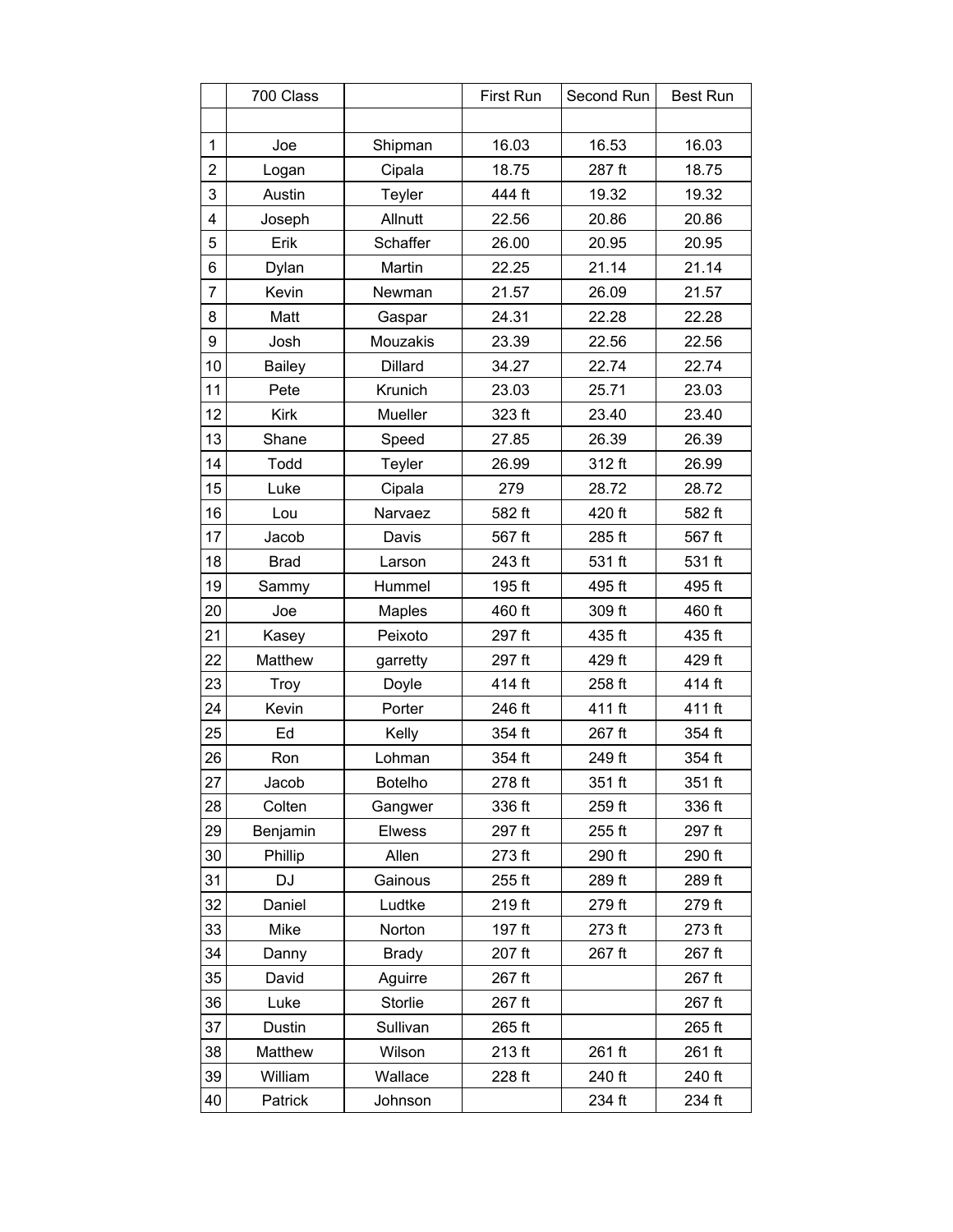|                 | Pro Masters (40+)  |          | First Run | Second Run | <b>Best Run</b> |
|-----------------|--------------------|----------|-----------|------------|-----------------|
|                 |                    |          |           |            |                 |
| 1               | Destry             | Abbott   | 14.33     | 13.81      | 13.81           |
| $\overline{2}$  | Erik               | Schaffer | 14.48     | 14.16      | 14.16           |
| 3               | Todd               | Teyler   | 15.51     | 14.34      | 14.34           |
| 4               | Krunich<br>Pete    |          | 14.66     | 15.41      | 14.66           |
| 5               | <b>Patrick</b>     | Johnson  | 14.79     | 19.67      | 14.79           |
| 6               | Jeff               | Dillard  | 15.7      | 17.27      | 15.7            |
| 7               | Scott              | Morey    | 19.16     | 16.47      | 16.47           |
| 8               | Kevin              | Porter   |           | 17.05      | 16.71           |
| 9               | William<br>Wallace |          | 16.72     | 17.03      | 16.72           |
| 10              | Tom                | Iverson  | OΒ        | 17.03      | 17.03           |
| 11              | <b>Brad</b>        | Larson   |           | 147        | 17.51           |
| 12 <sup>2</sup> | Tim<br>Sawyer      |          | 309 ft    | 291 ft     | 309 ft          |